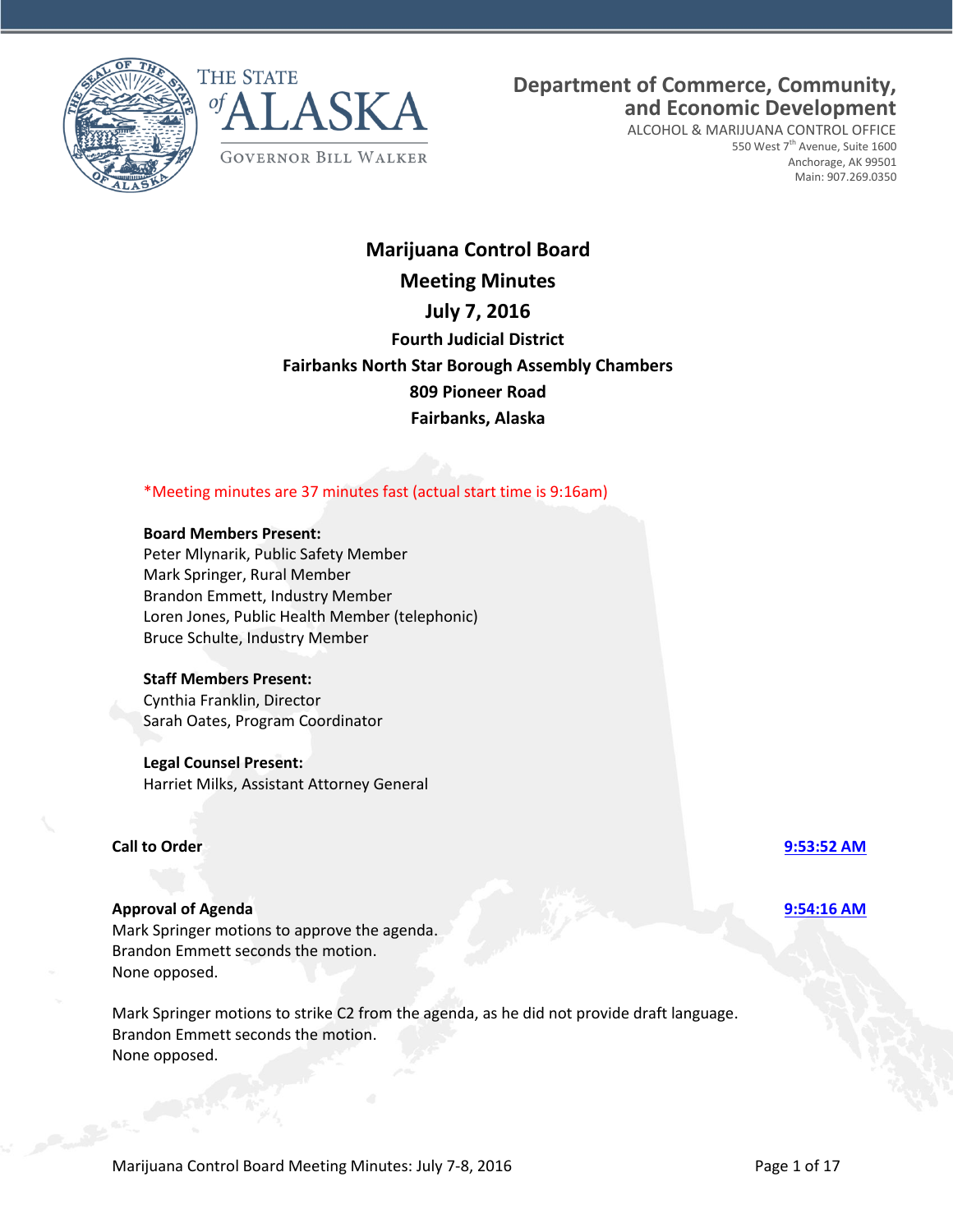Brandon Emmett motions to strike C4 from the agenda, as he did not provide draft language. Mark Springer seconds the motion. None opposed.

Bruce Schulte motions to strike C7 from the agenda, as he did not provide draft language. Brandon Emmett seconds the motion. None opposed.

Harriet Milks informs the Chair that when a member is on the phone, he will need to be asked directly if he has any opposition.

Peter Mlynarik requests that the motions be combined into one to strike C2, C4, and C7 from the agenda. Brandon Emmett seconds the motion. Motion carries unanimously.

Bruce Schulte motions to move the remaining regulations projects to tomorrow after review of the license applications.

Brandon Emmett seconds the motion.

Motion carries unanimously.

Sarah Oates asks the Chair and Mr. Schulte if the motion to move the regulations projects was including the onsite consumption endorsement draft and the administration draft.

Bruce Schulte clarifies that it was only supposed to be for the remaining subsections of section C of the Regulations bullet.

| <b>April 27, 2016 Meeting Minutes</b><br>Bruce Schulte motions to approve the minutes.<br>Brandon Emmett seconds the motion.<br>Motion carries unanimously.                          | 9:59:14 AM   |
|--------------------------------------------------------------------------------------------------------------------------------------------------------------------------------------|--------------|
| June 9-10, 2016 Meeting Minutes<br>Mark Springer motions to approve the minutes.<br>Brandon Emmett seconds the motion.<br>Motion carries unanimously.                                | 9:59:33 AM   |
| <b>Legal Considerations and Updates</b><br>Harriet Milks requests that board members update their ethics disclosures.                                                                | $9:59:55$ AM |
| All board members state that they have nothing new to disclose.<br>Bruce Schulte states that there are three applications on the agenda that he will not be discussing or voting on. |              |
| <b>Director's Report</b>                                                                                                                                                             | 10:02:06 AM  |

Cynthia Franklin updates the board on staff and legislative news.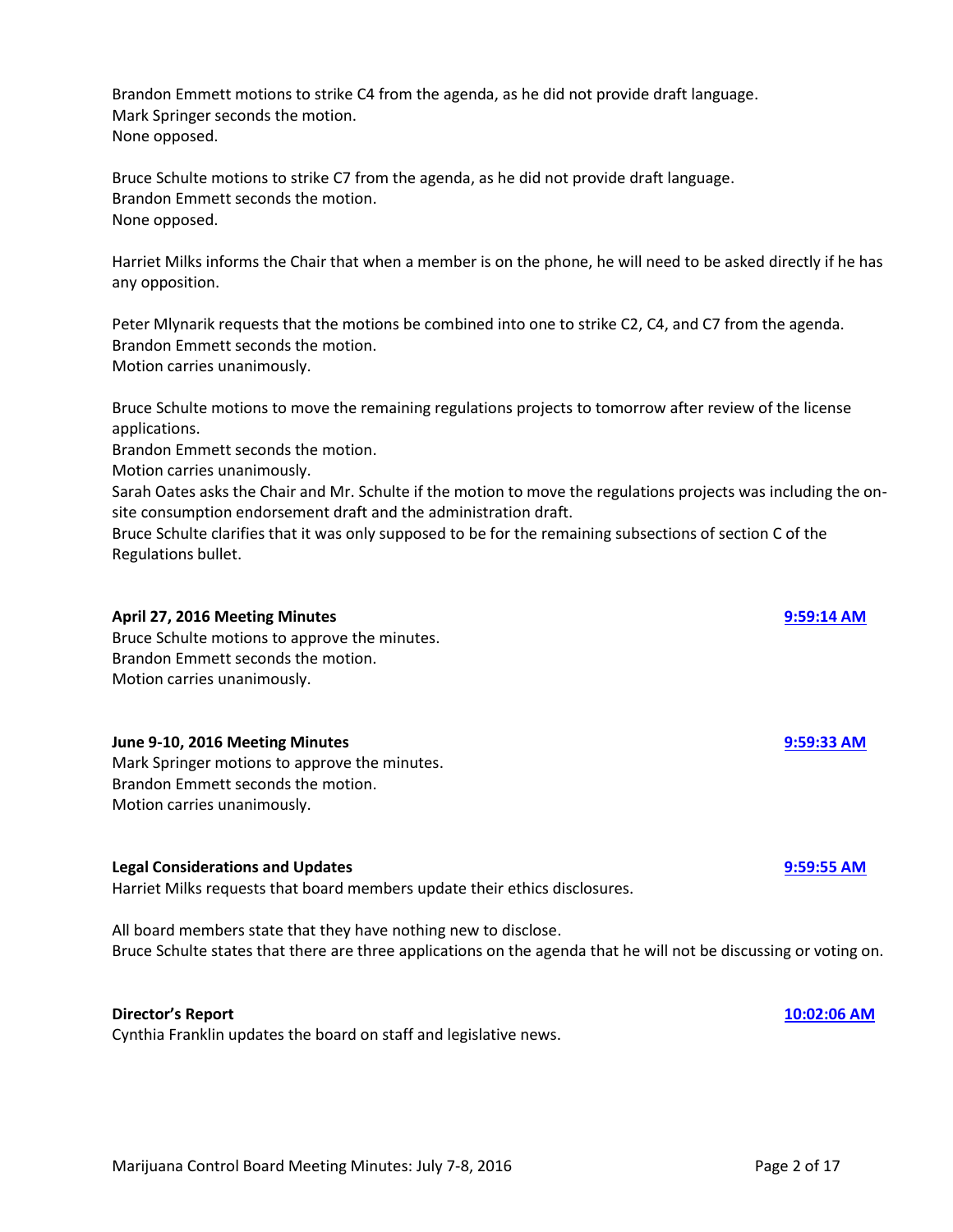### **Enforcement Update [10:06:04 AM](ftr://?location="ABC Board"?date="07-Jul-2016"?position="10:06:04"?Data="269f5ae2")**

Cynthia Franklin updates the board on marijuana handler permits issued and inspections of the first cultivation facilities. She requests that the board discuss what an initial inspection will look like.

Peter Mlynarik requests that a member of the board make a motion to suspend the rules to add time to tomorrow's agenda for discussion regarding what an initial inspection will look like, for after discussions of the proposed regulations projects.

Brandon Emmett makes the motion.

Mark Springer seconds the motion.

Mark Springer requests that we add a period of time for public testimony regarding inspections. He additionally states that technically, the board will be considering Enforcement Updates to be unfinished and moving it to tomorrow after proposed regulations projects.

Motion carries unanimously.

# **Administrative Draft Regulation [10:16:34 AM](ftr://?location="ABC Board"?date="07-Jul-2016"?position="10:16:34"?Data="3bae6423")**

Brandon Emmett motions to strike "*If necessary, the director shall cast a tie-breaking vote with the consent of the board executed at the beginning of the meeting.*" from 3 AAC 306.935(c). Mark Springer seconds the motion.

Motion carries, 3-2 (Loren Jones and Peter Mlynarik vote No).

The board considers written public comments received.

Mark Springer motions to adopt 3 AAC 306.925 – 940 (Tab 4). Brandon Emmett seconds the motion. Mark Springer clarifies that the motion is to adopt as amended. Motion carries unanimously.

# **On-Site Consumption Endorsement Draft Regulation [10:29:50 AM](ftr://?location="ABC Board"?date="07-Jul-2016"?position="10:29:50"?Data="e4009914")**

Brandon Emmett motions to adopt 3 AAC 306.365 and 3 AAC 306.990 (Tab 6). Bruce Schulte seconds the motion.

The board considers written public comments received and discusses the draft.

Loren Jones states that he cannot support this draft, as he doesn't feel like it will hold up legally.

Harriet Milks reminds the board that their authority to regulate marijuana is very broad, and that they have the authority to define "public". She additionally states that she believes that the statute, specifically AS 17.38.121(c), contemplates some form of on-site consumption, and that this is a defensible regulation under the law.

Brandon Emmett's motion fails, 2-3 (Brandon Emmett and Bruce Schulte vote Yes).

Bruce Schulte asks Harriett Milks what the next step procedurally would be. Harriett Milks informs the board that procedurally, the next step would be to submit new drafts or make changes to the existing draft, and that the one thing that is for certain is that a draft will have to go back out for public comment.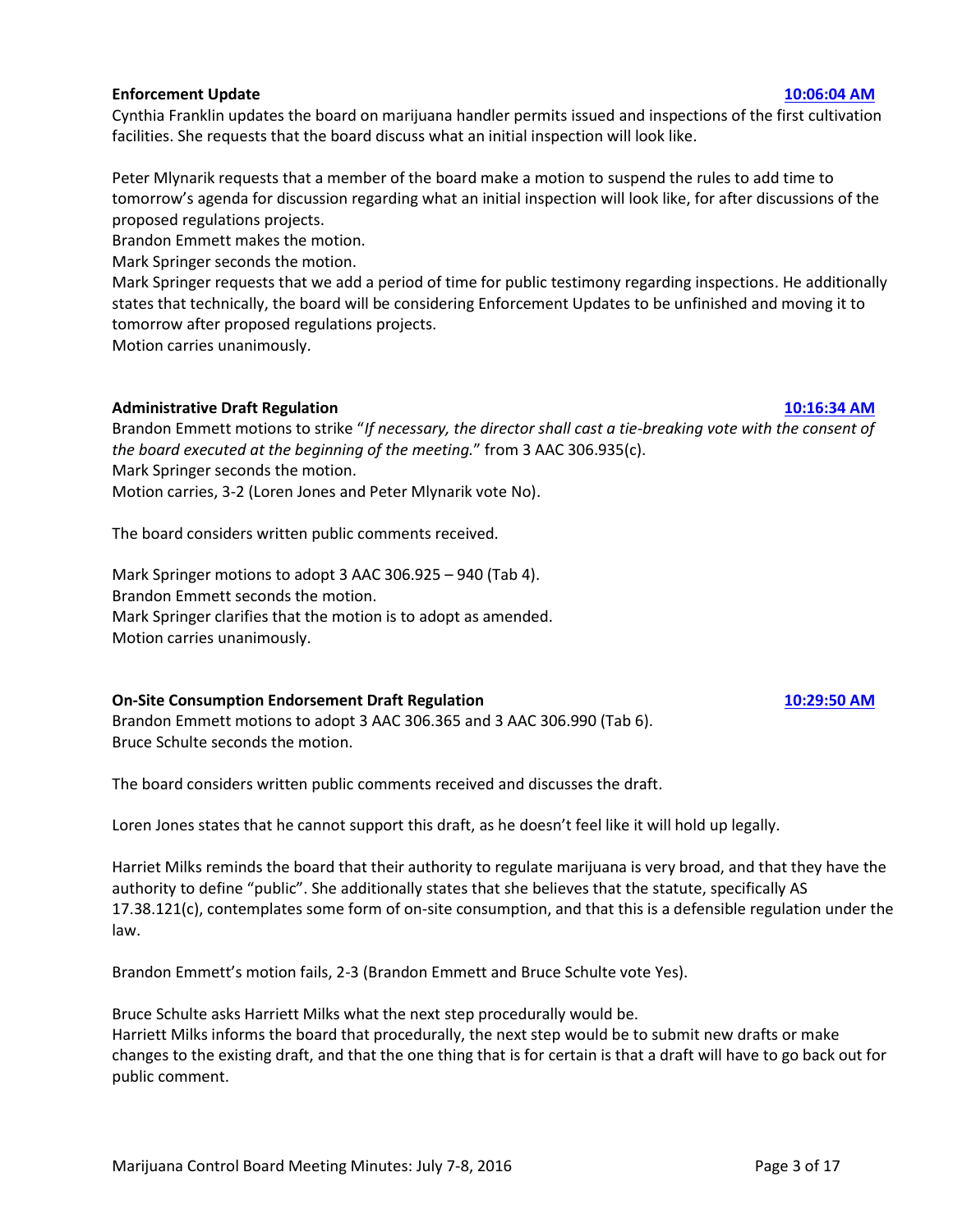Peter Mlynarik entertains a motion to amend 3 AAC 306.365(f) to add a new subsection (1) that reads "*allow smoking, dabbing, or vaping of marijuana;*". No second.

### **Break [11:32:13 AM](ftr://?location="ABC Board"?date="07-Jul-2016"?position="11:32:13"?Data="a00952e5")**

### **Meeting Resumes [11:52:46 AM](ftr://?location="ABC Board"?date="07-Jul-2016"?position="11:52:46"?Data="28279684")**

Mark Springer motions to amend the on-site consumption endorsement regulation draft. Bruce Schulte seconds the motion. None opposed.

Mark Springer motions to amend the first sentence of 3 AAC 306.365(d) to read "*A retail marijuana store that is issued an onsite consumption endorsement under this section is authorized to sell marijuana and marijuana product to patrons for consumption on the licensed premises in an area separated from the remainder of the premises by a secure door and containing a separate ventilation system.*".

Brandon Emmett seconds the motion.

Motion carries, 3-2 (Loren Jones and Peter Mlynarik vote No).

Mark Springer discusses amending 3 AAC 306.365(d) to add clarification that the amounts allowed under subsections  $(1) - (3)$  are inclusive of the amounts allowed under 3 AAC 306.355.

Brandon Emmett motions to amend 3 AAC 306.365(b)(2)(2) to read "*ventilation adequate to prevent secondhand smoke exposure*". Bruce Schulte seconds the motion. Motion fails, 2-3 (Brandon Emmett and Bruce Schulte vote Yes).

Brandon Emmett motions to amend 3 AAC 306.365(b)(2)(4) to read "*disposal or child-resistant packaging of unconsumed marijuana;*".

Bruce Schulte seconds the motion.

Motion carries, 4-1 (Peter Mlynarik votes No).

Brandon Emmett motions to amend 3 AAC 306.365(g) by striking the subsection in its entirety.

Bruce Schulte seconds the motion.

Mark Springer motions to amend Mr. Emmett's amendment by striking the word "*not*" from 3 AAC 306.365(g). Brandon Emmett seconds the motion.

Mark Springer motions to amend his amendment to the amendment by adding "*provided packaging is resealed for removal from the premises by the consumer*" at the end of 3 AAC 306.365(g).

Brandon Emmett seconds the motion.

The board decides to consolidate the multiple amendments into one for voting purposes so that the proposed language for 3 AAC 306.365(g) that's being voted on reads "*A person may remove from the licensed premises marijuana or marijuana product that has been purchased on the licensed premises for consumption under this section, provided packaging is resealed for removal from the premises by the consumer.*". Motion carries, 4-1 (Peter Mlynarik votes No).

Mark Springer motions to approve the amended draft to go out for public comment.

Brandon Emmett seconds the motion.

Motion carries, 4-1 (Loren Jones votes No).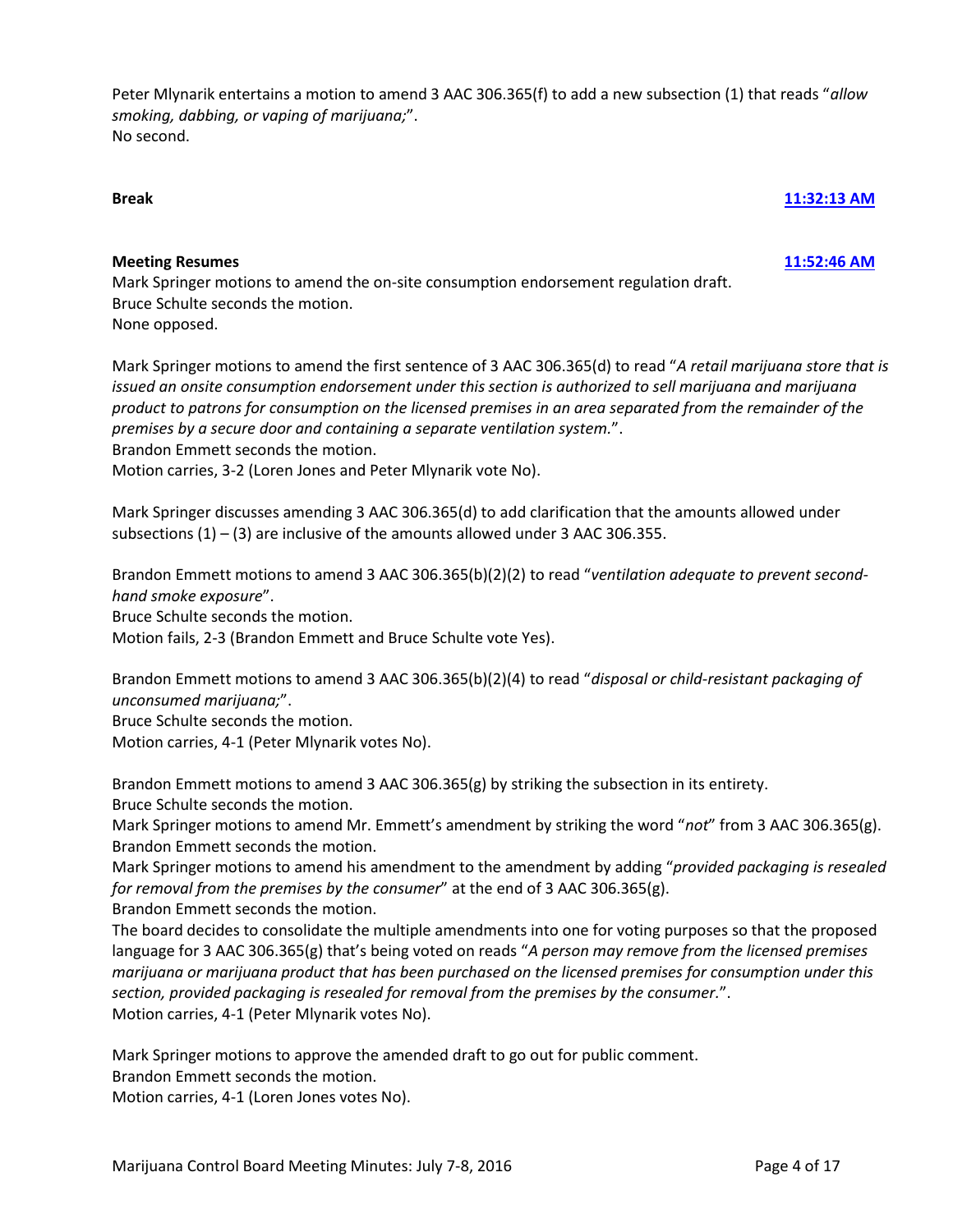Mark Springer thanks the Fairbanks North Star Borough for their accommodations.

### **Lunch [12:50:01 PM](ftr://?location="ABC Board"?date="07-Jul-2016"?position="12:50:01"?Data="035c88e4")**

### **Public Testimony [1:43:24 PM](ftr://?location="ABC Board"?date="07-Jul-2016"?position="13:43:24"?Data="a7b0bf20")**

Jim Dyer submits a document entitled "Packaging & Labeling – Points for Clarification" and provides testimony.

Caleb Saunders provides testimony regarding a retail marijuana store and restricted access areas.

Karen Perdue provides testimony regarding indoor air and smoking.

Alison Kulas provides testimony regarding indoor air and smoking.

Lance Roberts provides testimony regarding marijuana establishments in residential areas, public objections to applications, and lighting requirements.

Jim Ostlind regarding commercialized marijuana, federal drug laws, Ballot Measure 2 financial contributions, and health and employment warnings.

Grant Anderson provides testimony regarding whether or not to allow mother plants to be introduced into Metrc during an initial inspection.

Dave Straub provides testimony regarding community councils and operating businesses.

Cheryl Bowie provides testimony regarding medical use of cannabis inhalation and testing of TB.

James Barrett provides testimony regarding commercial marijuana, consumption, and tourism in Juneau.

Linden Anson provides testimony regarding mother plants versus starting from seeds.

### **Licensing Update [2:32:35 PM](ftr://?location="ABC Board"?date="07-Jul-2016"?position="14:32:35"?Data="b2f37124")**

Sarah Oates updates the board on application numbers, the licensing database, board meeting deadlines, food safety permits, application roll-backs, and forms. She informs the board that the deadline for applications to be deemed complete in order to be on the September 7, 2016 meeting agenda is August 24, 2016.

Cynthia Franklin informs the board that the requirements of 3 AAC 306.315 and 3 AAC 306.520 has created a catch 22 with DEC. The staff has met with DEC and agreed upon accepting a DEC-stamped permit application in lieu of the actual food safety permit in order to process the license application.

Sarah Oates requests that the board support the licensing unit's proposed new policy regarding roll-backs of applications to add licensees or affiliates.

Mark Springer motions to support the staff's proposed policy of doing one-time only roll-backs of applications in "Initiated", "Under Review", "Incomplete", or "Complete" statuses, and only if it's for the purpose of adding additional licensees or affiliates.

Brandon Emmett seconds the motion.

Motion carries unanimously.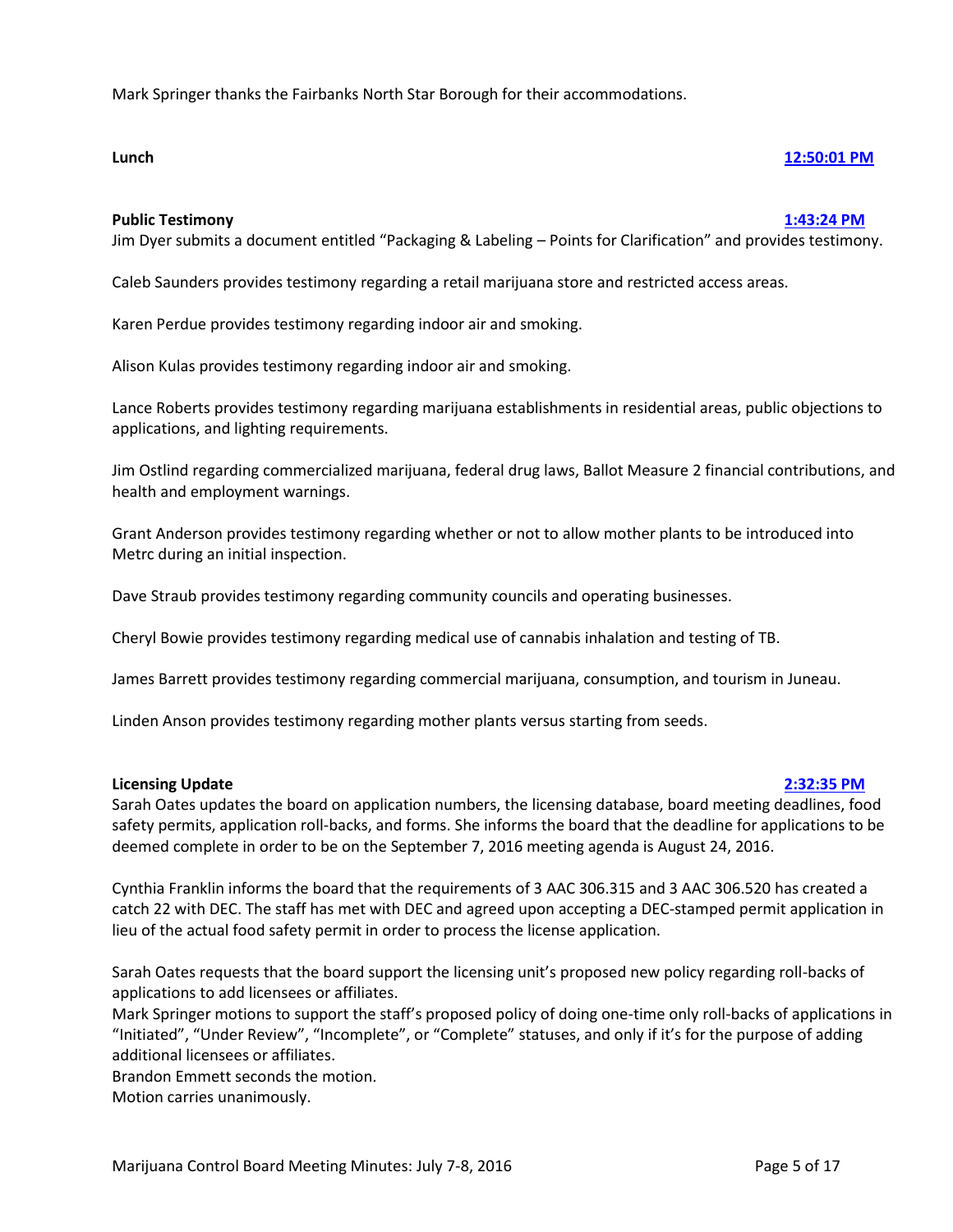Sarah Oates requests that the board provide support and/or guidance on preventing the loophole that's been created regarding changes to operating plans, premises diagrams, business names, and ownership after the board has given approval with delegation but before the applicant has actually been issued the license.

The board confirms that any applicant or licensee who makes changes to an operating plan, premises diagram, business name, or ownership after receiving approval or approval with delegation from the board must fill out any required form and pay any corresponding fee.

### **New Marijuana Handler Course Provider Applications**

Brandon Emmett and Bruce Schulte recuse themselves from discussion **[2:55:55 PM](ftr://?location="ABC Board"?date="07-Jul-2016"?position="14:55:55"?Data="694b2ca0")** and voting of this section.

### **MHCP 015 "Alaska Marijuana Institute – Marijuana Handlers [2:56:09 PM](ftr://?location="ABC Board"?date="07-Jul-2016"?position="14:56:09"?Data="9867b9a8") Course"**

Mark Springer motions to approve MHCP 015 "Alaska Marijuana Institute – Marijuana Handlers Course". Loren Jones seconds the motion.

Mae Good identifies herself for the record and answers board questions regarding her application.

The board comments that the application needs to have more depth and follow an outline better.

Mark Springer's motion fails unanimously.

Brandon Emmett and Bruce Schulte rejoin the meeting. **[3:05:13 PM](ftr://?location="ABC Board"?date="07-Jul-2016"?position="15:05:13"?Data="e17ad7eb")**

# **Previously Delegated Applications Requiring Additional Board Action**

Johni Blankenship, Kenai Peninsula Borough Clerk, identifies herself and Holly Montague, **[3:06:05 PM](ftr://?location="ABC Board"?date="07-Jul-2016"?position="15:06:05"?Data="e47ae091")** Deputy Borough Attorney, Max Best, Planning Director, and Bruce Wall, Planning Department, for the record.

Cynthia Franklin informs the board that after the board approved with delegation numerous license applications during June 9-10, 2016 meeting, the Kenai Peninsula Borough submitted "non-objection with conditions" letters to the applications. After inquiry, Ms. Montague confirmed that the Borough's letters were to be treated as requests to impose conditions to the licenses, per 3 AAC 306.060(b).

Holly Montague voices concerns about the board's delegation process.

Cynthia Franklin provides hard copies of a letter sent by Holly Montague on June 30, 2016 regarding this matter.

Holly Montague informs the board that the Kenai Peninsula Borough does not have a local process like a conditional use permit process.

**Break [3:50:48 PM](ftr://?location="ABC Board"?date="07-Jul-2016"?position="15:50:48"?Data="183c7d0d") Meeting Resumes [4:05:14 PM](ftr://?location="ABC Board"?date="07-Jul-2016"?position="16:05:14"?Data="55655ba0")**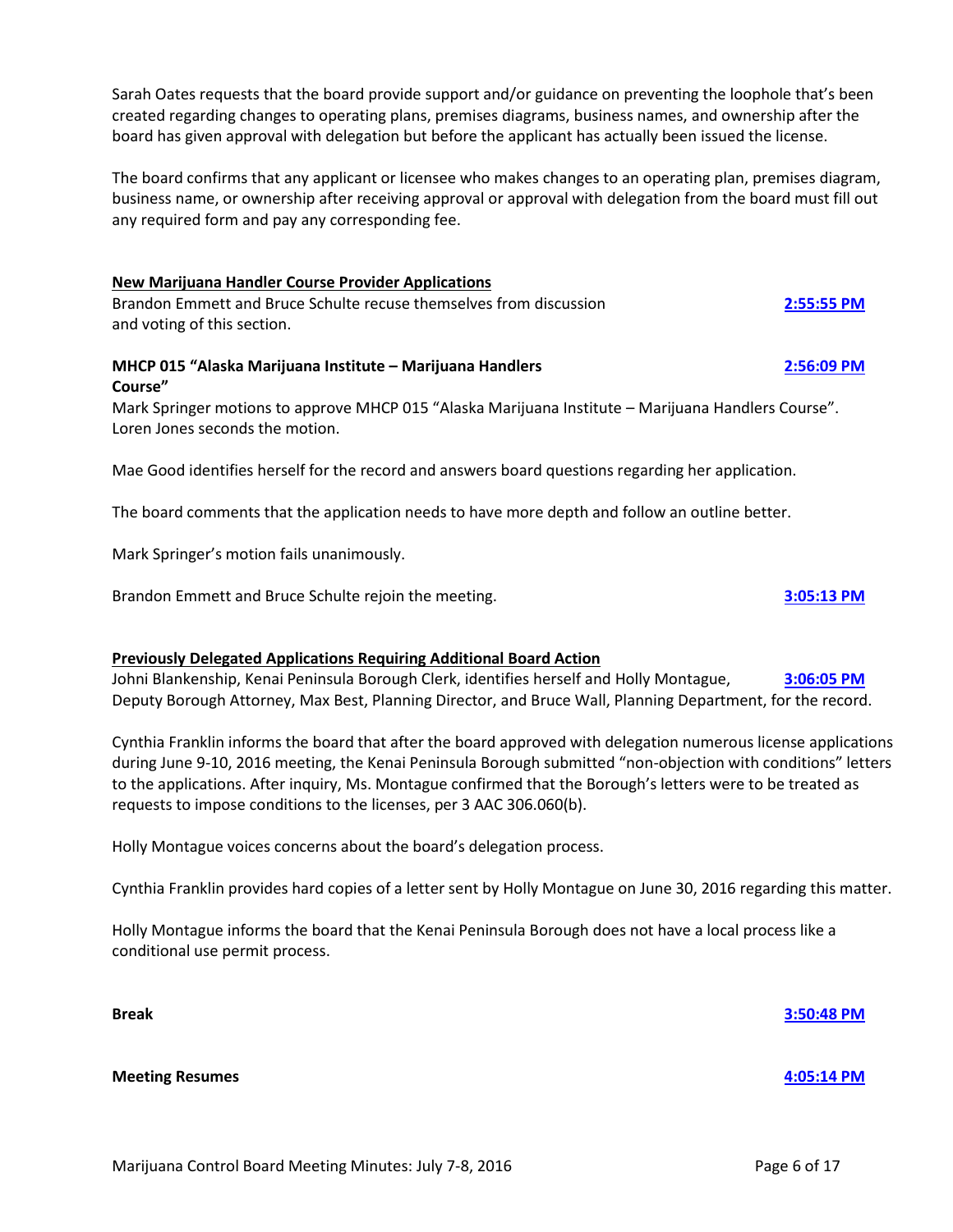### **10011 Green Rush Gardens, LLC [4:08:06 PM](ftr://?location="ABC Board"?date="07-Jul-2016"?position="16:08:06"?Data="c1cecb3e")**

Mark Springer motions to approve the license application of Green Rush Gardens, LLC #10011 with the conditions requested by the Kenai Peninsula Borough assembly. Brandon Emmett seconds the motion.

Motion carries unanimously.

# **10015 Greatland Ganja, LLC [4:09:01 PM](ftr://?location="ABC Board"?date="07-Jul-2016"?position="16:09:01"?Data="b3db98b9")**

Mark Springer motions to approve the license application of Greatland Ganja, LLC #10015 with the conditions requested by the Kenai Peninsula Borough Assembly.

Brandon Emmett seconds the motion.

Brandon Emmett and Bruce Schulte recuse themselves, and Brandon Emmett's second is withdrawn.

Loren Jones seconds the motion.

Motion carries unanimously (3-0).

# **10032 Three Sisters Co-Op [4:10:25 PM](ftr://?location="ABC Board"?date="07-Jul-2016"?position="16:10:25"?Data="16c1c940")**

Loren Jones motions to table license application #10032 Three Sisters Co-Op to the February 2017 board meeting.

Mark Springer seconds the motion.

Peter Mlynarik motions to remove the delegation from the Director on this license.

Mark Springer seconds the motion.

Peter Mlynarik's motion carries unanimously.

Bruce Schulte confirms for the record that the City of Kodiak has imposed a moratorium that expires in six months.

Loren Jones's motion carries unanimously.

# **10041 Peace Frog Botanicals, LLC [4:13:08 PM](ftr://?location="ABC Board"?date="07-Jul-2016"?position="16:13:08"?Data="42540b95")**

Mark Springer motions to approve the license application of #10041 Peace Frog Botanicals, LLC with the conditions requested by the Kenai Peninsula Borough Assembly.

Brandon Emmett seconds the motion.

Motion carries unanimously.

# **10147 Permafrost Distributors [4:13:35 PM](ftr://?location="ABC Board"?date="07-Jul-2016"?position="16:13:35"?Data="36aaa1e6")**

Mark Springer motions to approve the license application of #10147 Permafrost Distributors with the conditions requested by the Kenai Peninsula Borough Assembly. Brandon Emmett seconds the motion.

Motion carries unanimously.

# **10148 Talisman Farms**

Mark Springer motions to approve the license application of #10148 Talisman Farms with the conditions requested by the Kenai Peninsula Borough Assembly.

Brandon Emmett seconds the motion.

Motion carries unanimously.

Cynthia Franklin requests that the board make clear whether the approval with delegation to the Director still stands on all five of the Kenai Peninsula Borough licenses, as the board did not vote to remove the delegation. The board confirms that the delegation continues.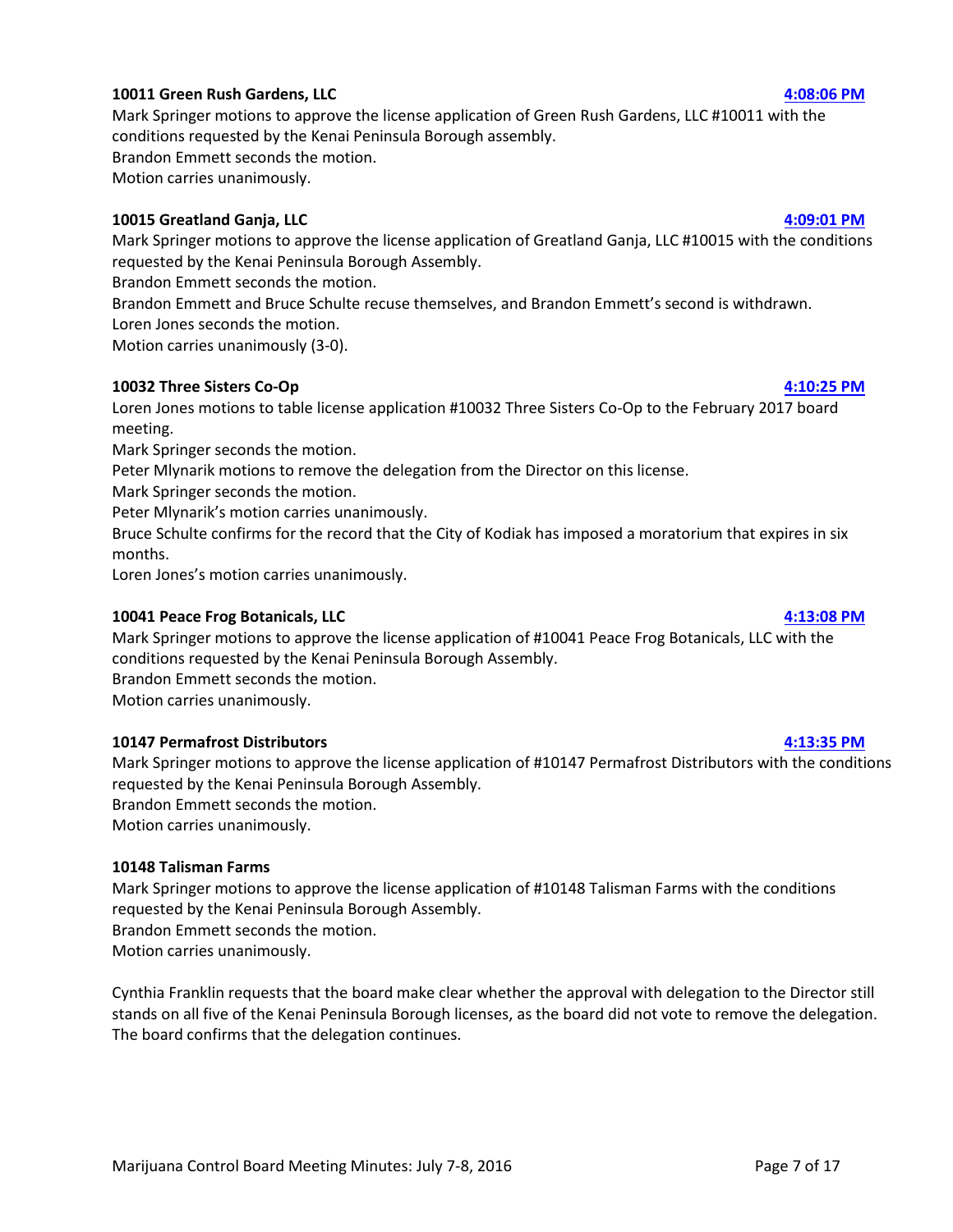### **Tabled Applications**

### **10025 Budding Alaska, LLC [4:15:55 PM](ftr://?location="ABC Board"?date="07-Jul-2016"?position="16:15:55"?Data="eded32bc")**

Loren Jones motions to approve license #10025 Budding Alaska, LLC with the conditions requested by Kenai Peninsula Borough Assembly. Brandon Emmett seconds the motion. The board confirms that this is an approval with delegation. Motion carries unanimously.

# **10122 Stoney Creek Growers, LLC [4:19:32 PM](ftr://?location="ABC Board"?date="07-Jul-2016"?position="16:19:32"?Data="bc5f0996")**

Elizabeth DeMoss identifies herself for the record.

Mark Springer motions to approve license #10122 Stoney Creek Growers, LLC with delegation and with the conditions requested by the Kenai Peninsula Borough Assembly. Brandon Emmett seconds the motion.

Elizabeth DeMoss answers board questions.

Mark Springer's motion carries unanimously.

### **Operating Plan Changes**

### **10022 Sunrise Gardens [4:26:43 PM](ftr://?location="ABC Board"?date="07-Jul-2016"?position="16:26:43"?Data="9f73d736")**

Mark Springer motions to approve license #10022 Sunrise Gardens with delegation. Brandon Emmett seconds the motion.

Sarah Oates clarifies that the requested board action here is to approve changes to the operating plan, as the board approved the license with delegation at the June 9, 2016 meeting. Mark Springer withdraws his motion.

Mark Springer motions to approve the changes to the operating plan of license #10022 Sunrise Gardens with continuing delegation.

Brandon Emmett seconds the motion.

Deborag Hutchens identifies herself for the record and answers board questions regarding the requested changes to her operating plan.

Mark Springer's motion to approve the changes carries unanimously.

### **10043 Alaskan Greenery [4:34:28 PM](ftr://?location="ABC Board"?date="07-Jul-2016"?position="16:34:28"?Data="017b2f78")**

Mark Springer motions to approve license #10043 Alaskan Greenery's changes to the operating plan with continuing delegation.

Brandon Emmett seconds the motion.

Michael Liljedahl identifies himself for the record and answers board questions regarding the requested changes to his operating plan.

Mark Springer's motion carries unanimously.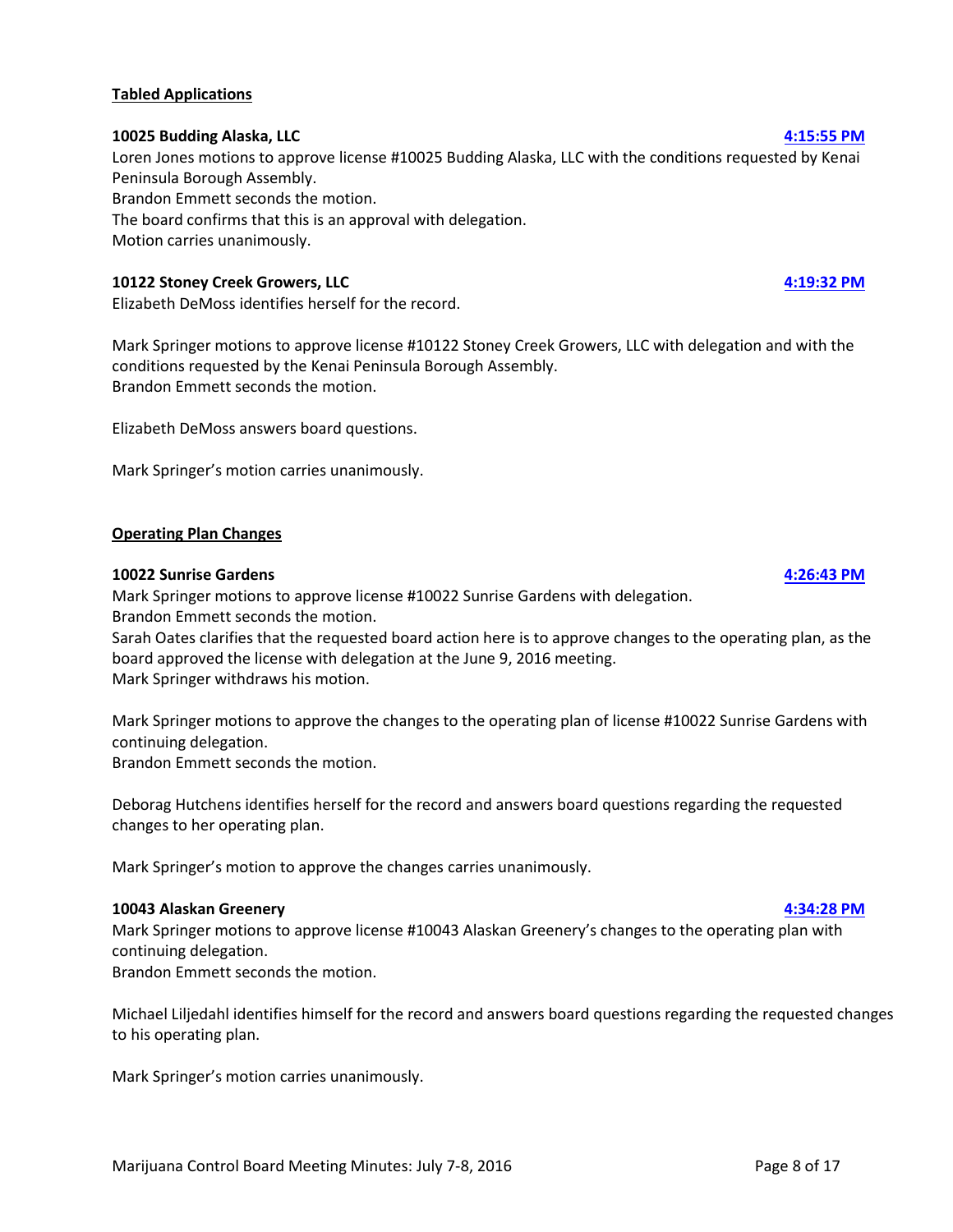### **10186 AK Green Labs, LLC [4:38:43 PM](ftr://?location="ABC Board"?date="07-Jul-2016"?position="16:38:43"?Data="1a1fabea")**

Mark Springer motions to approve the license #10186 AK Green Labs, LLC with amended MJ-06 with continued delegation.

Brandon Emmett seconds the motion.

Cynthia Franklin informs the board that numerous people contacted the AMCO office with concerns about an out-of-state company taking ownership of the license.

Brian Coyle identifies himself for the record and answers board questions regarding the requested changes to his operating plan. He tells the board that there has not been an ownership change and that Steep Hill Labs has no financial interest in the license. He says that he is buying licensing rights for software and equipment from Steep Hill Labs, but they do not have any ownership in the license or business.

Mark Springer's motion carries unanimously.

# **10207 Tanana Herb Company, LLC [4:46:25 PM](ftr://?location="ABC Board"?date="07-Jul-2016"?position="16:46:25"?Data="837cce17")**

Mark Springer motions to approve the change to the location of the bathroom for license #10207 Tanana Herb Company, LLC with continued delegation. Brandon Emmett seconds the motion.

Leslea Nunley identifies herself for the record and answers board questions regarding the requested changes to her operating plan.

Mark Springer's motion carries unanimously.

# **New Standard Marijuana Cultivation Facility Applications**

# **10027 Black Rapids, LLC [4:48:55 PM](ftr://?location="ABC Board"?date="07-Jul-2016"?position="16:48:55"?Data="80b0ce1c")**

Mark Springer motions to approve the application of license #10027 Black Rapids, LLC with delegation. Brandon Emmett seconds the motion.

Cynthia Franklin briefs the board of the application.

Grant Anderson identifies himself for the record and answers board questions regarding his application.

Mark Springer's motion carries unanimously.

Brandon Emmett motions to adjourn. Mark Springer seconds the motion. None opposed.

**Adjourn [4:59:18 PM](ftr://?location="ABC Board"?date="07-Jul-2016"?position="16:59:18"?Data="9d2c7386")**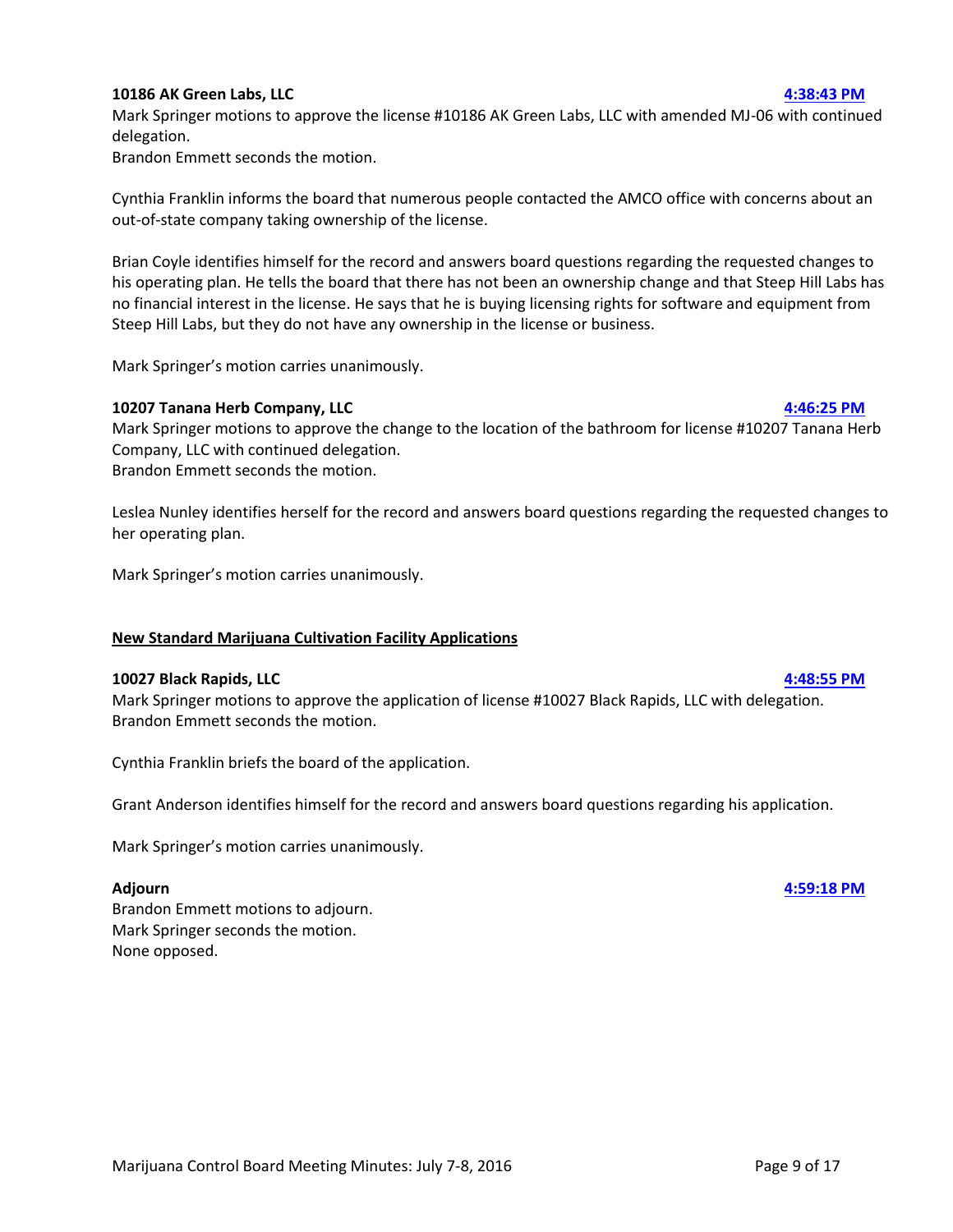# **Marijuana Control Board Meeting Minutes July 8, 2016 Fourth Judicial District Fairbanks North Star Borough Assembly Chambers 809 Pioneer Road Fairbanks, Alaska**

### \*Meeting minutes are 37 minutes fast (actual start time is 9:24am)

#### **Board Members Present:**

Peter Mlynarik, Public Safety Member Mark Springer, Rural Member Brandon Emmett, Industry Member Loren Jones, Public Health Member (telephonic) Bruce Schulte, Industry Member

### **Staff Members Present:**

Cynthia Franklin, Director Sarah Oates, Program Coordinator

### **Legal Counsel Present:**

Harriet Milks, Assistant Attorney General

### **Call to Order [10:01:22 AM](ftr://?location="ABC Board"?date="08-Jul-2016"?position="10:01:22"?Data="a8c902d9")**

Peter Mlynarik requests that the Enforcement Update get moved to before the Proposed Regulations Projects on the agenda. None opposed.

### **New Standard Marijuana Cultivation Facility Applications**

### **10066 Green Leaf [10:02:57 AM](ftr://?location="ABC Board"?date="08-Jul-2016"?position="10:02:57"?Data="69257950")**

Mark Springer motions to approve license #10066 Green Leaf with delegation. Brandon Emmett seconds the motion.

Aaron Bean and Jana Weltzin (legal counsel) identify themselves for the record and answer board questions regarding his application.

Mark Springer's motion carries unanimously.

### **10073 Alaskan Blooms, LLC [10:08:34 AM](ftr://?location="ABC Board"?date="08-Jul-2016"?position="10:08:34"?Data="baeba56a")**

Mark Springer motions to approve license #10073 Alaskan Blooms, LLC with delegation.

Marijuana Control Board Meeting Minutes: July 7-8, 2016 **Page 10 of 17** Page 10 of 17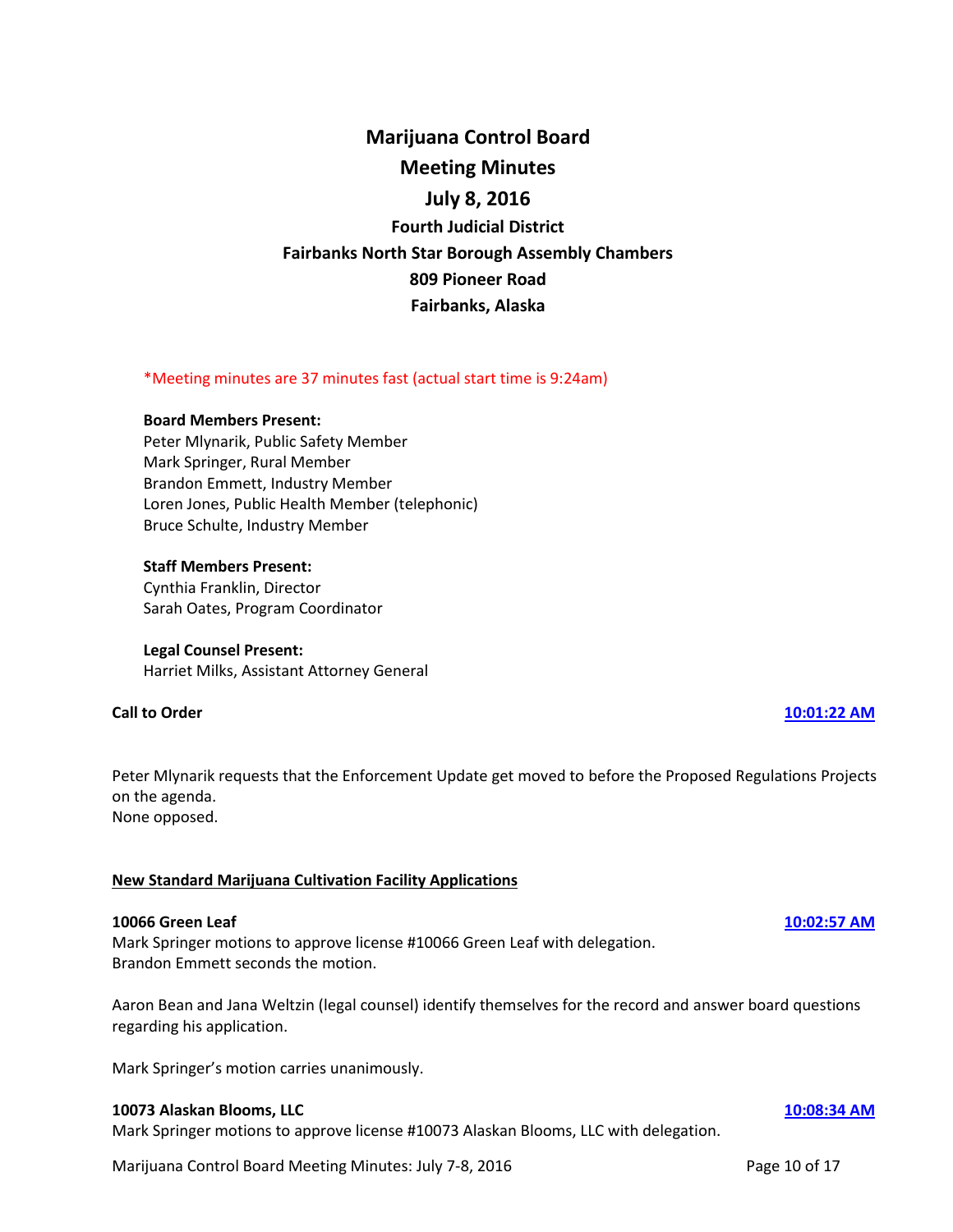Bruce Schulte seconds the motion. Motion carries unanimously.

### **10074 88 Double Happiness, LLC**

Mark Springer motions to approve license #10074 88 Double Happiness, LLC with delegation. Brandon Emmett seconds the motion.

Bernard Souphanavong identifies himself for the record and answers board questions regarding his application.

Mark Springer's motion carries unanimously.

### **10098 Raspberry Roots [10:31:22 AM](ftr://?location="ABC Board"?date="08-Jul-2016"?position="10:31:22"?Data="df57d029")**

Mark Springer motions to approve license #10098 Raspberry Roots with delegation. Bruce Schulte and Brandon Emmett recuse themselves from discussion and voting. Kim Kole and Jana Weltzin (legal counsel) identify themselves for the record. Loren Jones seconds the motion.

Kim Kole answers board questions regarding her application.

Mark Springer's motion carries unanimously (3-0).

Brandon Emmett and Bruce Schulte rejoin the meeting.

### **10112 Great Alaskan Bud Company [10:39:10 AM](ftr://?location="ABC Board"?date="08-Jul-2016"?position="10:39:10"?Data="e01d2af8")**

Mark Springer motions to approve license #10112 Great Alaskan Bud Company with delegation. Bruce Schulte seconds the motion.

Shawn Coyle identifies himself for the record and answers board questions regarding the location of his proposed premises being Alaska Railroad land, and other questions about his application.

Mark Springer's motion carries unanimously.

### **10142 Farmer Jack's, LLC [10:50:22 AM](ftr://?location="ABC Board"?date="08-Jul-2016"?position="10:50:22"?Data="dfa81ef7")**

Mark Springer motions to approve license #10142 Farmer Jack's, LLC with delegation. Brandon Emmett seconds the motion.

Josh Tobin identifies himself for the record and answers board questions regarding his application.

Loren Jones requests that the delegation include the requirement that the applicant provide a site plan that includes a depiction of where any surrounding residencies are. Mark Springer, Bruce Schulte, and Peter Mlynarik agree with Mr. Jones, and Mr. Tobin states that he can provide a copy of the as-built to AMCO staff to satisfy this request.

Peter Mlynarik clarifies for the record that the delegation is pending lifting of the protest by the Municipality and submission of a site plan diagram to AMCO staff. Mark Springer's motion carries unanimously.

### **10161 The Frost Frontier [11:07:21 AM](ftr://?location="ABC Board"?date="08-Jul-2016"?position="11:07:21"?Data="190a4ce1")**

Mark Springer motions to approve license #10161 The Frost Frontier with delegation. Brandon Emmett seconds the motion.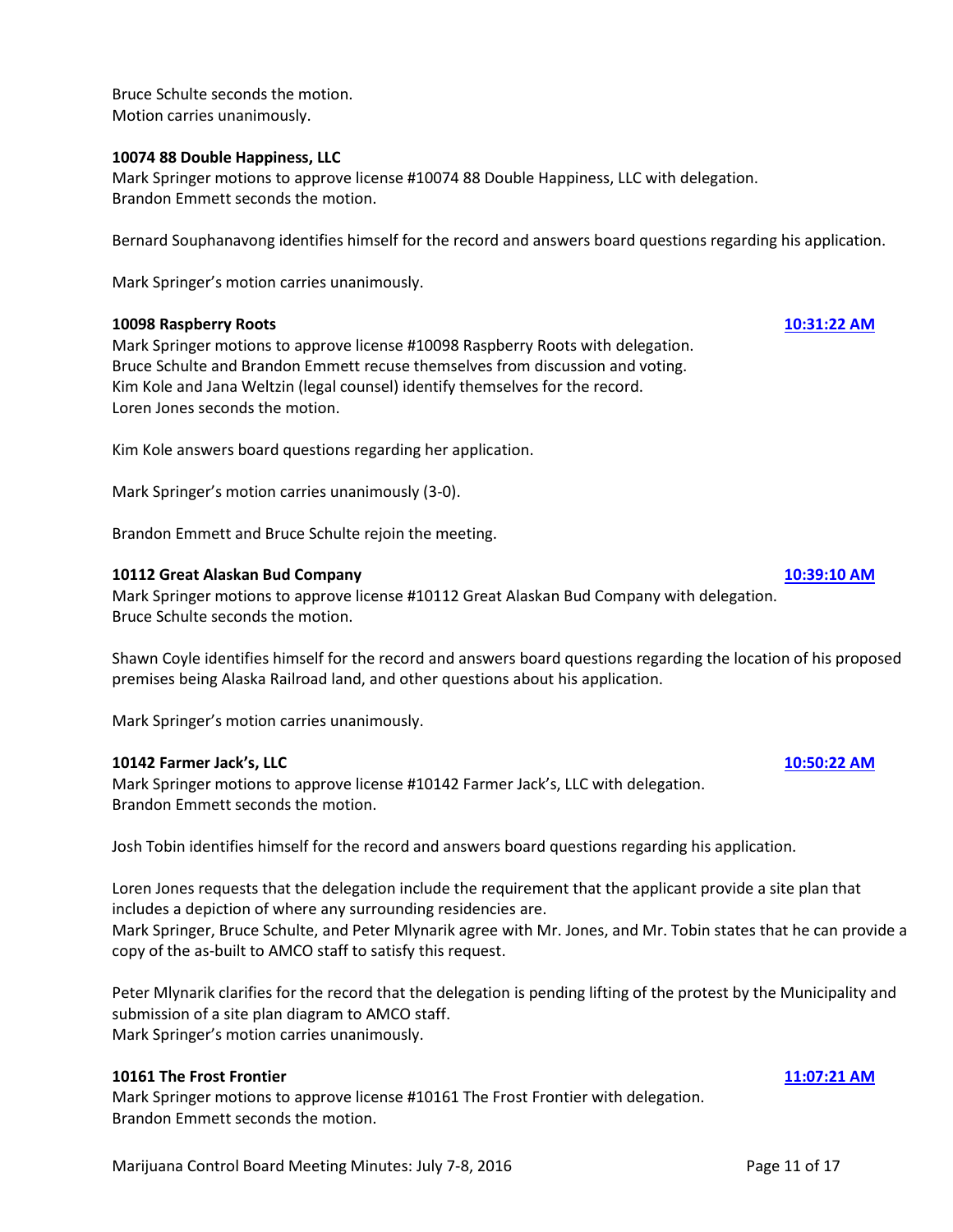Beth Brewington and Evan Schlosberg identify themselves for the record and answer board questions regarding their application.

The board members agree to add to the delegation the requirement that the applicant submit a site plan diagram that shows the entire building and surrounding streets and depicts the proposed premises in relation to the surrounding tenants.

Mark Springer's motion carries unanimously.

# **10166 Good, LLC [11:20:00 AM](ftr://?location="ABC Board"?date="08-Jul-2016"?position="11:20:00"?Data="e2990f69")**

Mark Springer motions to approve license #10166 Good, LLC with delegation. Brandon Emmett seconds the motion.

Trevor Haynes identifies himself for the record and answers board questions regarding the application. He clarifies that he is a project manager and is not the actual applicant.

Mark Springer's motion carries unanimously.

# **10180 AK Shadows [11:24:56 AM](ftr://?location="ABC Board"?date="08-Jul-2016"?position="11:24:56"?Data="9ed4617c")**

Loren Jones and Peter Mlynarik ask for clarification about the local government and license type. Cynthia Franklin and Sarah Oates clarify that this application is for a standard marijuana cultivation license within the Fairbanks North Star Borough.

Mark Springer motions to approve the license application #10180 AK Shadows with delegation. Brandon Emmett seconds the motion.

Jesse Holzschuh identifies himself for the record and answers board questions regarding his application.

Mark Springer's motion carries unanimously.

# **Break [11:36:18 AM](ftr://?location="ABC Board"?date="08-Jul-2016"?position="11:36:18"?Data="7acac80b")**

# **10248 Isidore [11:46:24 AM](ftr://?location="ABC Board"?date="08-Jul-2016"?position="11:46:24"?Data="c210ec92")**

Mark Springer motions to approve license #10248 Isidore with delegation. Brandon Emmett seconds the motion.

Dave McConnell and Kyle Denton identify themselves for the record and answer board questions regarding their application.

Mark Springer's motion carries unanimously.

# **10266 The Fireweed Factory, LLC [11:51:51 AM](ftr://?location="ABC Board"?date="08-Jul-2016"?position="11:51:51"?Data="91b27b0e")**

Loren Jones declares a conflict and recuses himself from discussion and voting of this application. Mark Springer motions to approve license #10266 The Fireweed Factory, LLC. Brandon Emmett seconds the motion. Mark Springer and Peter Mlynarik clarify that the motion is for approval with delegation.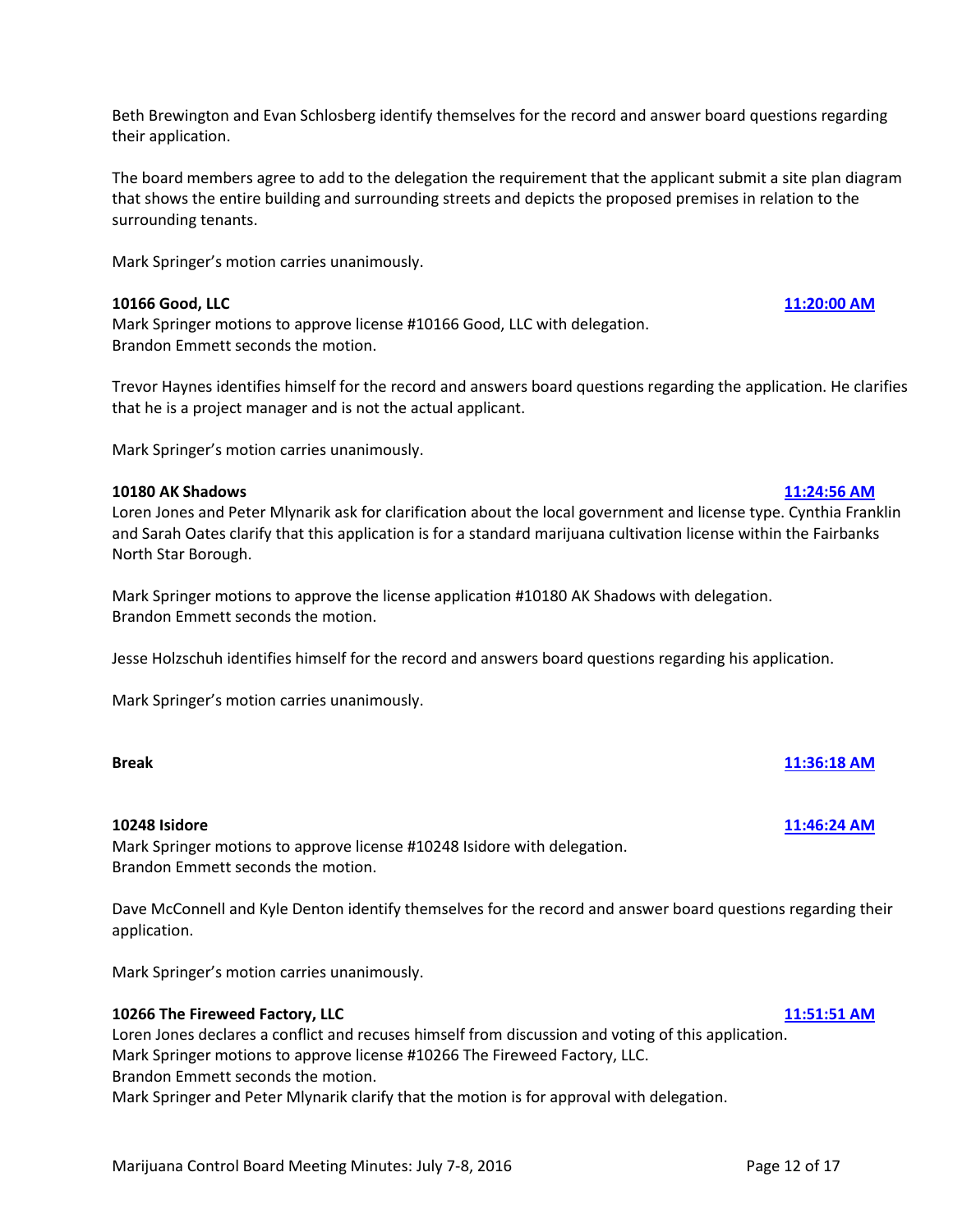Paul V. Disdier and Paul F. Disdier identify themselves for the record.

Mark Springer's motion carries unanimously (4-0).

### **10279 GoodSinse, LLC [11:55:53 AM](ftr://?location="ABC Board"?date="08-Jul-2016"?position="11:55:53"?Data="325013ff")**

Mark Springer motions to approve license #10279 GoodSinse, LLC. Brandon Emmett seconds the motion. Peter Mlynarik and Mark Springer clarify that the motion is for approval with delegation.

Daniel Peters identifies himself for the record and answers board questions regarding his application and the public objections that were submitted.

The board members agree to add to the delegation the requirement that the applicant submit a site plan diagram that shows the entire building and surrounding streets and buildings.

Loren Jones requests that a more detailed premises diagram be submitted and a written explanation regarding prevention of loitering around the consumption area of a proposed retail marijuana store.

Mark Springer's motion carries unanimously.

### **10284 Catalyst Cannabis Company [12:15:13 PM](ftr://?location="ABC Board"?date="08-Jul-2016"?position="12:15:13"?Data="830fde64")**

Mark Springer motions to approve license #10284 Catalyst Cannabis Company with delegation. Brandon Emmett seconds the motion.

Will Schneider and Jason Brandeis (attorney) identify themselves for the record and answer board questions regarding the application.

Peter Mlynarik informs the applicant that added to the delegation is the requirement that the applicant submit a new answer for the second question on Page 7 of MJ-01.

Mark Springer's motion carries unanimously.

### **10288 Foxy Enterprises [12:25:11 PM](ftr://?location="ABC Board"?date="08-Jul-2016"?position="12:25:11"?Data="5e98c41f")**

Mark Springer motions to approve license #10288 Foxy Enterprises with delegation. Brandon Emmett seconds the motion.

Glen Kroshus and Glenda Kroshus identify themselves for the record and answer questions regarding the application.

Mark Springer's motion carries unanimously.

### **10293 AK Fuzzy Budz [12:34:05 PM](ftr://?location="ABC Board"?date="08-Jul-2016"?position="12:34:05"?Data="6ec1a7bc")**

Mark Springer motions to approve license #10293 AK Fuzzy Budz with delegation. Brandon Emmett seconds the motion.

Rich Beasley and James Millhouse identify themselves for the record and answer board questions regarding their application.

Mark Springer's motion carries unanimously.

### **10310 Danish Gardens, LLC [12:43:30 PM](ftr://?location="ABC Board"?date="08-Jul-2016"?position="12:43:30"?Data="49cfd7d6")**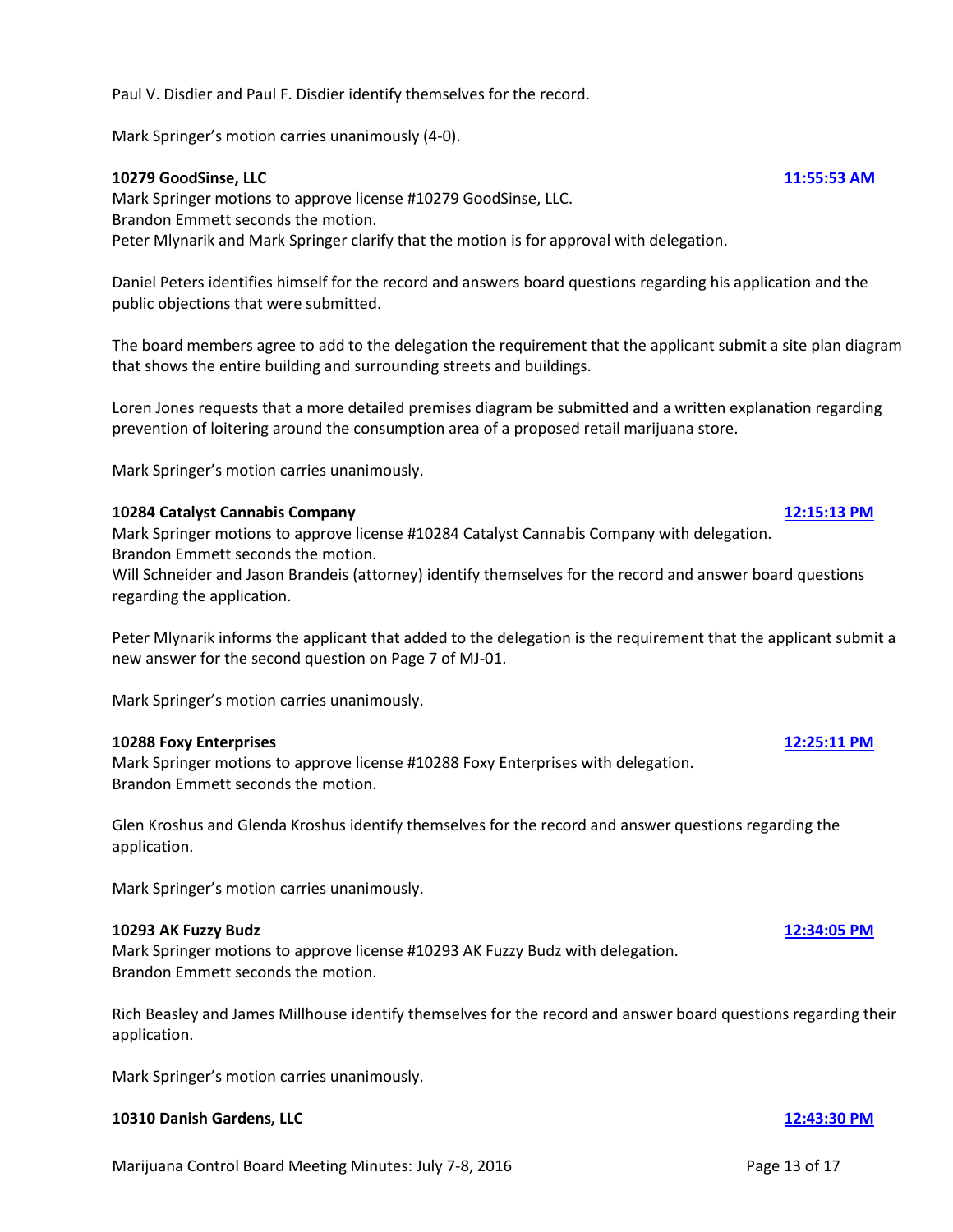Mark Springer motions to approve license #10310 Danish Gardens, LLC with delegation. Brandon Emmett seconds the motion.

Dane Wyrick identifies himself for the record and answers board questions regarding his application.

Mark Springer's motion carries unanimously.

### **New Limited Marijuana Cultivation Facility Applications**

### **10189 Subsistence Products [12:51:03 PM](ftr://?location="ABC Board"?date="08-Jul-2016"?position="12:51:03"?Data="42be96c4")**

Mark Springer motions to approve license #10189 Subsistence Products with delegation. Brandon Emmett seconds the motion.

Karl Hough and Morgan Hough identify themselves for the record and answer board questions regarding the application.

The board informs the applicant that the approval with delegation will include the stipulation that carbon filters are used for odor control.

Mark Springer's motion carries unanimously.

#### **10210 Cannaboyd [1:07:05 PM](ftr://?location="ABC Board"?date="08-Jul-2016"?position="13:07:05"?Data="5c005fde")**

Mark Springer motions to approve license #10210 Cannaboyd with delegation.

Cynthia Franklin reminds the board that the Kenai Peninsula Borough specifically requested that the board not approve any license applications in the Borough before the 60-day protest period is over or the Borough has given a written response.

Mark Springer revises his motion to be to table license #10210 until the next board meeting. Brandon Emmett seconds the motion.

The board discusses deadlines and whether or not to act on the application or table it at this meeting. Cynthia Franklin informs the board that the Alcoholic Beverage Control Board has delegated granting temporary approval of applications to the Director, and that the Marijuana Control Board has that option if they desire. A temporary approval would be used when an applicant has received all necessarily approvals besides that of the board. The difference between commercial marijuana and alcohol is that there is no operating plan in alcohol, and the AMCO staff is not doing any merit-based

Mark Springer's motion to table until the September 7, 2016 meeting carries unanimously.

# **Enforcement Update (continued) [2:11:30 PM](ftr://?location="ABC Board"?date="08-Jul-2016"?position="14:11:30"?Data="8608191f")**

James Hoelscher and Joe Bankowski speak to the board about some thoughts regarding allowing licensees to introduce mother plants initially.

**Lunch [1:15:59 PM](ftr://?location="ABC Board"?date="08-Jul-2016"?position="13:15:59"?Data="d94bed87")**

The board discusses the possibility of allowing licensees to introduce mother plants for the initial inspection. They additionally discuss the idea of having licensees start with no more than six plants, either mothers or babies, which would provide a legal way of introducing into a commercial operation from personal grows up to the six-plant-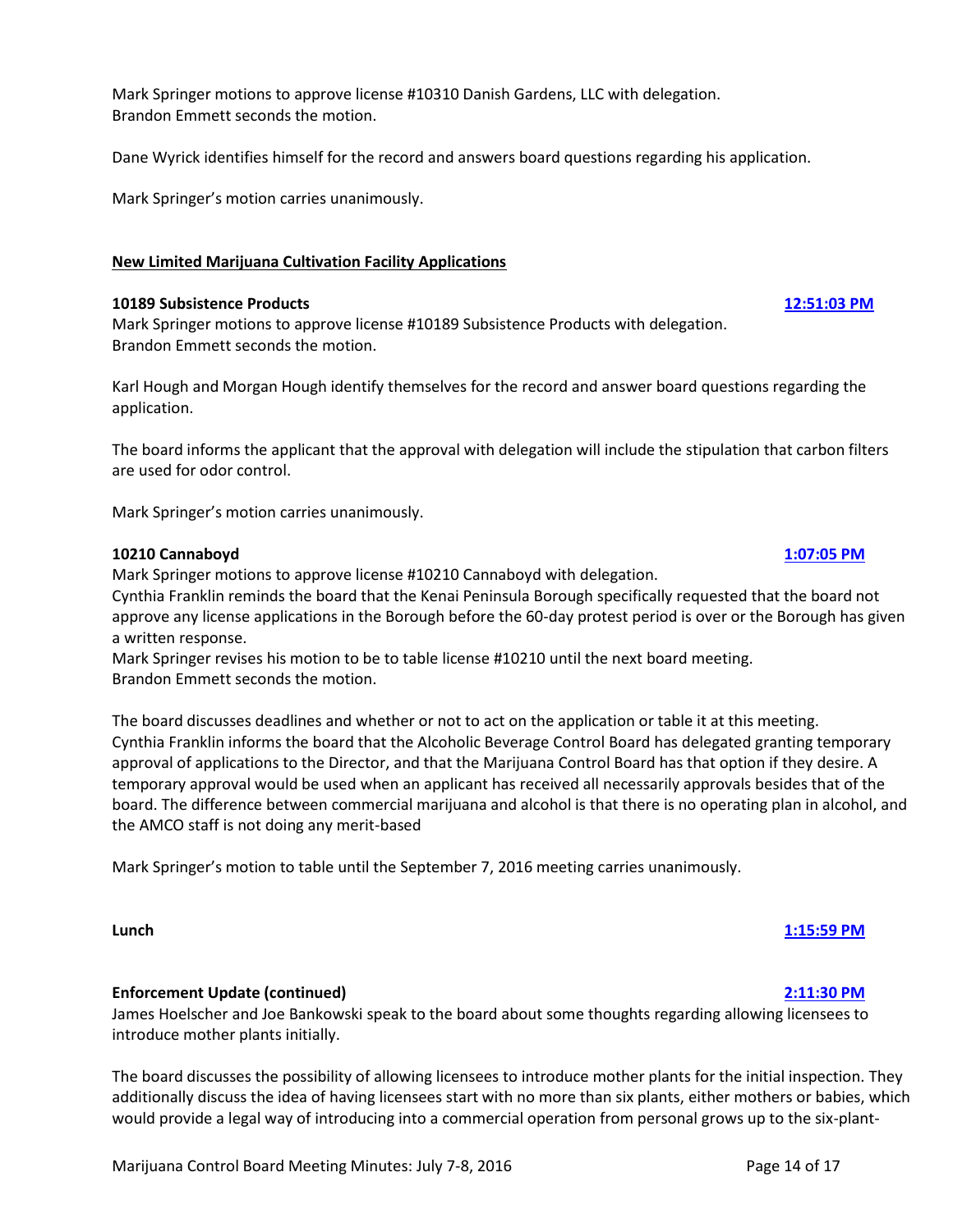maximum limit allowed of personal grows. This would be a one-time-only initial introduction; all other marijuana would need to be propagated from seeds or clones that come from existing marijuana that has been grown in licensed marijuana cultivation facilities and in the Metrc system.

Mark Springer motions to pass the following resolution:

*"In an effort to facility commerce and allow equal opportunity for cultivation licensees, the Marijuana Control Board directs AMCO's Executive Director to instruct enforcement staff that an initial inspection and Metrc activation of a new cultivation license may have up to six mother plants (non-flowering) on premises for entry into Metrc, provided that established cuttings may be replaced by mothers, and such cuttings to be entered into Metrc and disposed of in the manner prescribed by regulation. Mother plants must be documented as gifts to the licensee."*

No second.

The board discusses the proposed language.

Mark Springer amends his motion to remove the following language: *"and such cuttings to be entered into Metrc and disposed of in the manner prescribed by regulation"*. No second.

The board further discusses the number of plants that should be allowed at the time of initial introduction.

Bruce Schulte and Brandon Emmett request that the number be increased to twelve, and that it not include any seeds that have been planted.

Harriet Milks informs the board that if they intend to adopt a policy and have a certain number of initial licensees be exempt from the policy, the board would have to have good justification on the record for doing so.

Mark Springer amends his motion to the following:

*"Upon initial inspection and Metrc activation, a new cultivation licensee may have up to 12 non-flowering plants introduced for propagation."*

No second.

Mark Springer amends his motion to the following:

*"Upon initial inspection and Metrc activation, a new cultivation licensee may have up to six non-flowering plants introduced for propagation on the premises."*

No second.

Bruce Schulte states that the phrase "introduced for propagation" seems kind of redundant and superfluous.

Mark Springer amends his motion to the following:

*"Upon initial inspection and Metrc activation, a new cultivation licensee may have up to six non-flowering plants on the premises."*

Bruce Schulte seconds the motion.

Motion carries, 3-2 (Brandon Emmett and Peter Mlynarik vote No).

The board clarifies for the record that there is no limit to the size of those plants.

Cynthia Franklin and James Hoelscher discuss enforcement powers over non-licensees under the original AS 17.38.085 (renumbered to AS 17.38.131). James Hoelscher requests that the board grant enforcement powers over non-licensees to AMCO's investigators.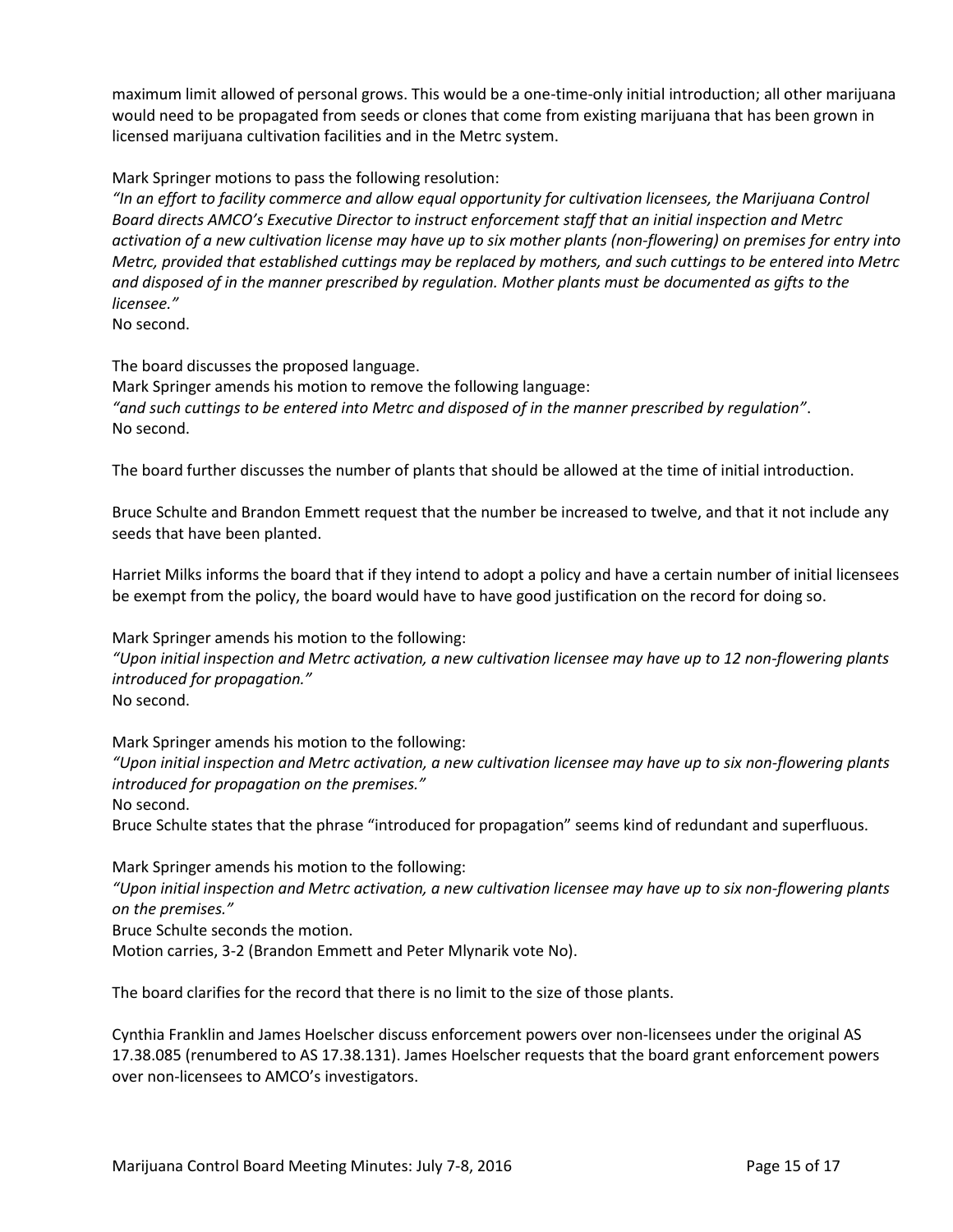Mark Springer motions that the Alaska Marijuana Control Board grants enforcement powers to include nonlicensees in accordance with AS 17.38.131 to investigators of the Alcohol & Marijuana Control Office. Peter Mlynarik seconds the motion.

Motion carries, 3-2 (Bruce Schulte and Brandon Emmett vote No).

# **Proposed Regulations Projects [3:38:47 PM](ftr://?location="ABC Board"?date="08-Jul-2016"?position="15:38:47"?Data="b89c35da")**

Loren Jones states for the record that a deadline for the proposed regulations drafts was set for June 23, 2016, and because they were not submitted by then, and because applicants are required to meet deadlines in order to have their applications considered at a board meeting, that the board should not consider them today.

Bruce Schulte motions to review the regulation. **[3:48:02](ftr://?location="ABC Board"?date="08-Jul-2016"?position="15:54:08"?Data="8e6f22f4") PM**

Brandon Emmett seconds the motion.

Sarah Oates asks Bruce Schulte to clarify his motion.

Bruce Schulte clarifies that his motion was to send the proposed draft out for public comment.

Sarah Oates asks Bruce Schulte to clarify if the proposed drafts that he's presenting are the paper copies that he has handed out to the board members.

Bruce Schulte confirms that the proposed drafts are the ones that he emailed on Wednesday night and has handed out to the board members.

Cynthia Franklin informs the board that the documents for Tabs 8, 10, 12, and 13 were posted onto the website for public view this morning.

Motion carries, 4-1 (Loren Jones votes No).

Bruce Schulte introduces a letter from the Alaska Air Carries Association and provides draft **[3:54:08 PM](ftr://?location="ABC Board"?date="08-Jul-2016"?position="15:54:08"?Data="8e6f22f4")** language, and he motions to open a new regulations project that would add a new section requiring notices for retail stores.

Mark Springer seconds the motion.

Bruce Schulte amends his motion to open a new regulations project and put the provided text out for public comment.

Brandon Emmett seconds the motion.

Motion carries, 4-1 (Loren Jones votes No).

Bruce Schulte states that the other projects can be punted to the next meeting.

# **Marijuana Mailbox [3:58:47 PM](ftr://?location="ABC Board"?date="08-Jul-2016"?position="15:58:47"?Data="57a1903a")**

Cynthia Franklin informs the board that this tab is the mail that has been received and all emails from the marijuana email.

### **Board Comments [3:59:17 PM](ftr://?location="ABC Board"?date="08-Jul-2016"?position="15:59:17"?Data="e8ae6ab7")**

Loren Jones states that he wanted to make clear that his previous two No votes were not necessary because of the proposed language but because there wasn't adequate time and notice and that he didn't think they should have acted on them. He additionally thanked the staff.

The board members thank the staff and the Fairbanks North Star Borough, and they congratulate the new licensees.